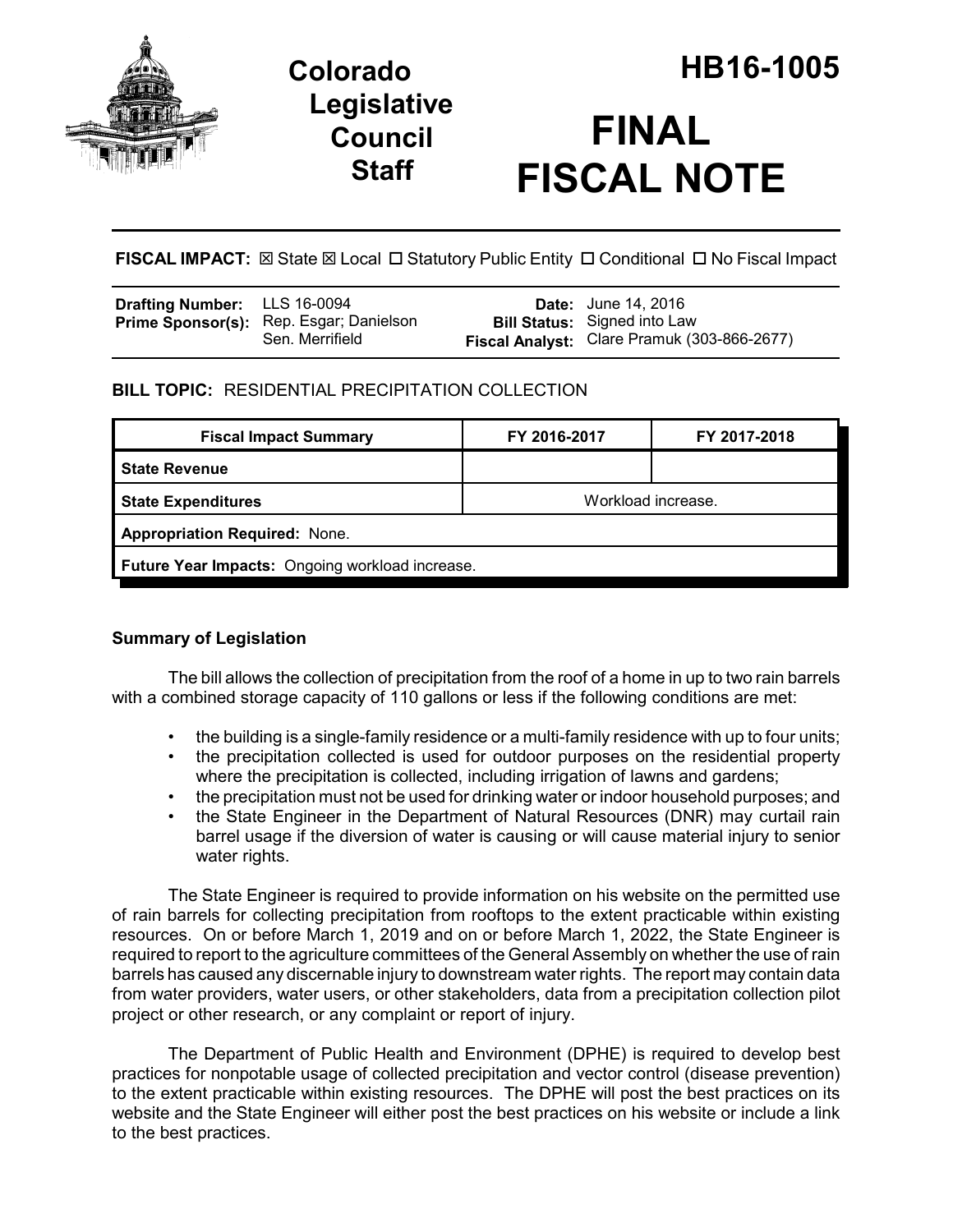June 14, 2016

The bill requires homeowners' associations to allow the use of rain barrels for collection of residential rooftop precipitation with certain exceptions for leased or attached units or common areas. A homeowners' association may impose reasonable aesthetic requirements on the placement or appearance of a rain barrel.

#### **Background**

Colorado law currently allows for limited applications of rooftop precipitation collection. Certain property owners who have wells, or are legally entitled to have a well, may collect precipitation from rooftops after applying for and receiving a special permit. The DNR administers a 10-year pilot program for the collection of precipitation from rooftops for nonpotable uses. The program can include up to 10 new residential or mixed-use developments to develop data and methods to measure local precipitation, native plant consumption, and ground water flow. These projects are required to replace the water collected according to an approved substitute water supply plan.

#### **State Expenditures**

Both the DPHE and the DNR will have an increase in workload from this bill in FY 2016-17. The State Engineer's Office (SEO) in the DNR will develop a fact sheet and post it on its website. The SEO will begin collecting data and preparing reports and monitor the impact of rain barrel usage on downstream water rights. The DPHE will develop best practices for using the collected precipitation and preventing the spread of disease carried by mosquitos. This workload can be accomplished within existing appropriations.

#### **Local Government Impact**

The impact of this bill will depend on the utilization rate of rain barrels to collect precipitation. A high usage rate of rain barrels in concentrated areas will result in a reduction in municipal water usage, particularly for landscape application, and corresponding revenue reduction. This may be offset by a reduction in the cost to purchase and purify drinking water by municipal water providers. Municipal water providers may have an increase in workload to collect and report data to the SEO. Data collection is at the discretion of the water providers and is not expected to create a significant workload increase.

#### **Effective Date**

The bill was signed into law by the Governor on May 12, 2016, and it takes effect August 10, 2016, assuming no referendum petition is filed.

#### **State and Local Government Contacts**

Judicial Civil Natural Resources